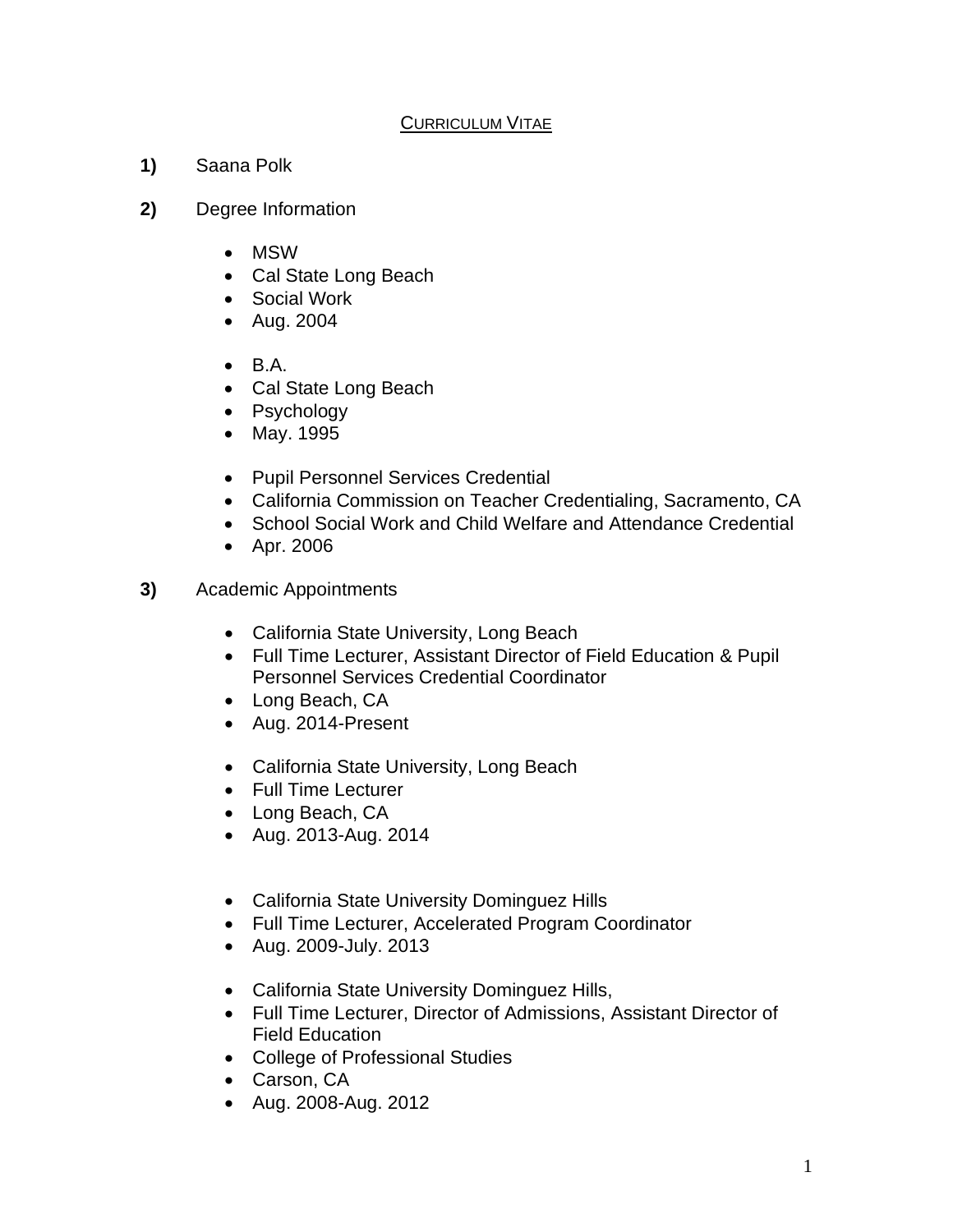- California State University Dominguez Hills,
- Full-Time Lecturer, Director of Admissions
- Carson, CA
- Aug. 2007-Aug. 2012
- **4)** Post-baccalaureate and post-master's social work degree practice experience
	- Sexual Assault Crisis Agency
	- Director of Counseling Services
	- Long Beach, CA
	- Sep. 2006
	- May 2007
	- Los Angeles Unified School District
	- Healthy Start Coordinator-LA Jordan High School
	- Los Angeles, CA
	- Oct. 2004
	- Jun. 2005
	- Menlo Elementary & Walton Middle Schools
	- Student Intern
	- May 2004
	- Aug. 2004
	- Crystal Stairs Incorporated
	- Technical Course Designer
	- Los Angeles, CA
	- Aug. 1999
	- Oct. 2004
	- CalWORKS Training Supervisor
	- Mar. 2001
	- Dec. 2002
	- CalWORKS Program Specialist'
	- Aug. 1999
	- Mar. 2001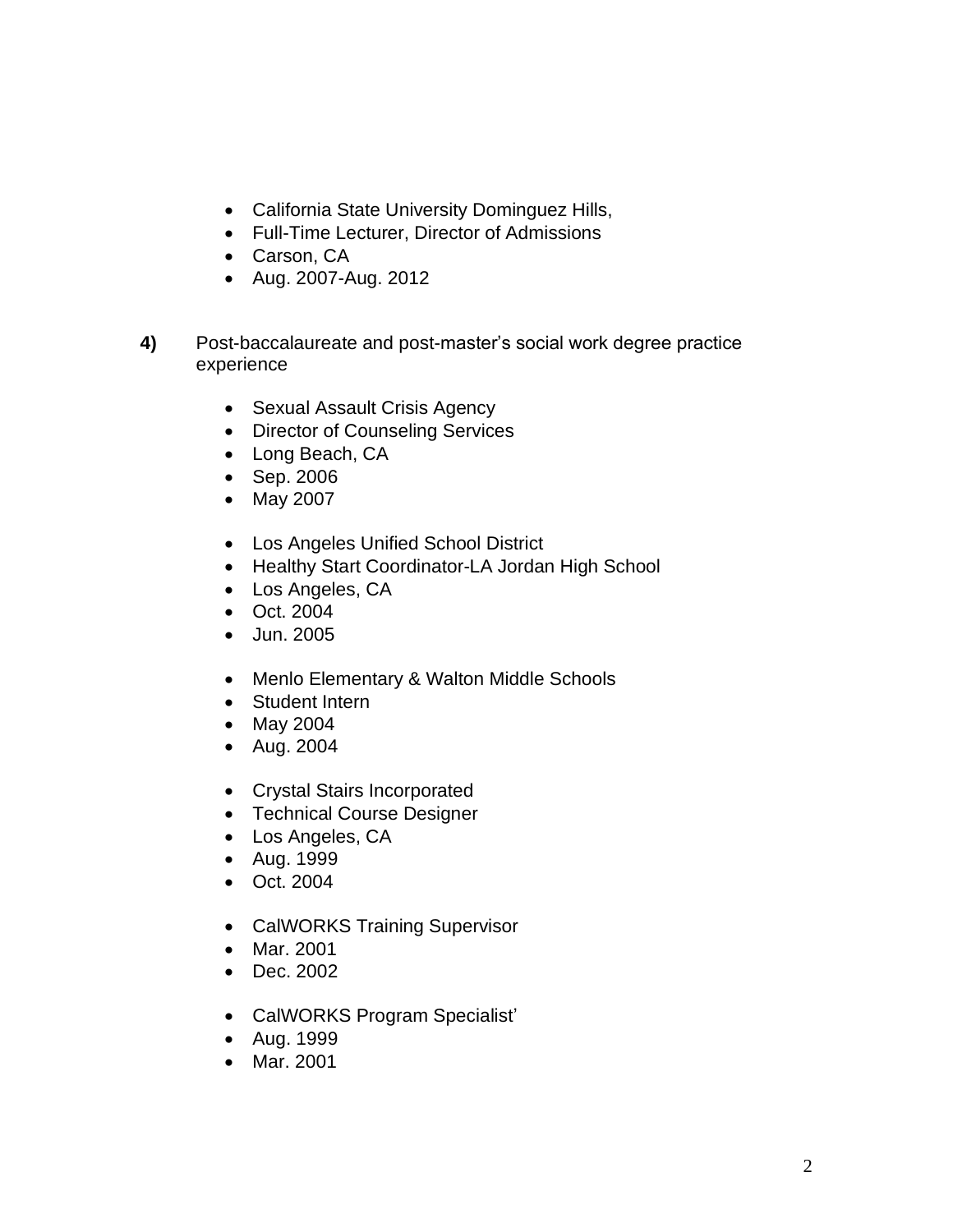- Lead Case Manager
- City of Long Beach, Center for Families and Youth
- Long Beach, CA
- Jul. 1998
- Jul. 1999
- Community Liaison Representative
- United Health Resources
- Nov. 1997
- May 1998
- Case Manager/ Senior Case Manager
- Southern California Youth and Family Center
- Los Angeles, CA
- Jul. 1996
- Nov. 1997
- **5)** Current Professional, Academic, Community-related, and Scientific memberships.
	- National Association of Social Workers
	- Council on Social Work Education
- **6)** Community Service Responsibilities and Activities for the last three years.
	- Critical Race Scholars in Social Work 2020-Present
	- National Association of Social Workers Rehabilitation and Inclusion Council 2016-Present
	- School Social Work Roundtable 2015-Present
	- Pupil Personnel Services Advisory Board Committee 2014-Present
- **7)** Special Awards, Fellowships, Grants, or any other recognition you have received during the last three years. N/A
- **8)** Professional presentations presented during the last five years.
	- Polk, S. & Salas, S. (2016). Complexities of Social Work Field Placements for Students with Legal Histories. Poster presentation at the 2016 Annual Educational Leadership Symposium, January 2016, California State University Long Beach.
	- Polk, S. (2016). Complexities of Social Work Field Placement for Students with Legal Histories. Presented at the 2016 Annual National Association Social Workers Women's Council Workshop, January 2016, The California Endowment.